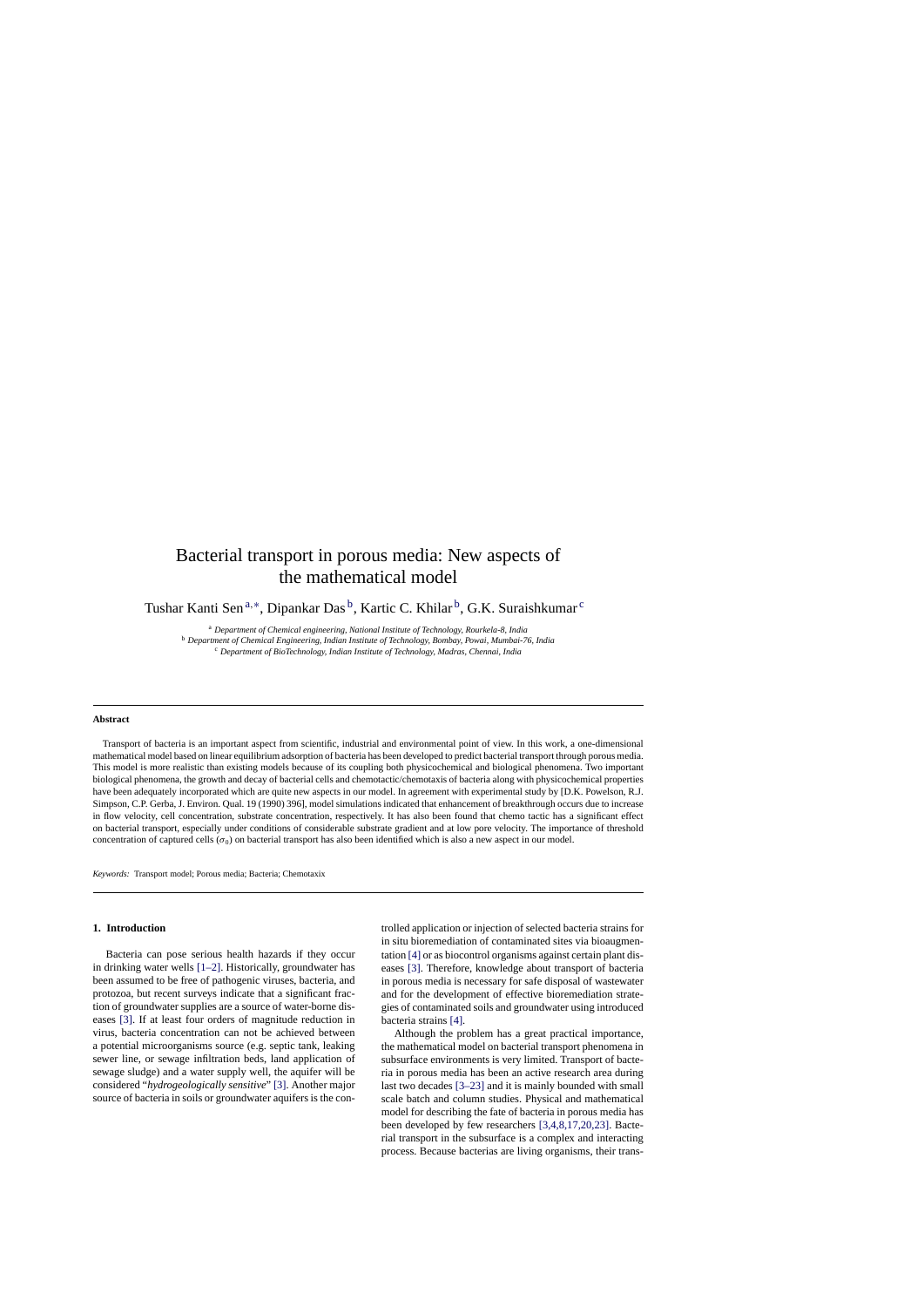## **Nomenclature**

| $C_{\rm b}$                     | concentration of bacterial cells in suspension                                                |
|---------------------------------|-----------------------------------------------------------------------------------------------|
|                                 | in mass per unit volume $(kg/m3)$                                                             |
| $C_{\rm b0}$                    | initial concentration of bacterial cells in mass<br>per unit volume $(kg/m^3)$                |
| $C_{\rm F}$                     | concentration of substrate in suspension in                                                   |
|                                 | mass per unit volume $(kg/m^3)$                                                               |
| $D_{\rm b}$                     | dispersion coefficient for bacterial cells $(m^2/s)$                                          |
| $D_{\rm F}$                     | dispersion coefficient for the substrate $(m^2/s)$                                            |
| $k_{\text{df}}$                 | specific decay rate for freely suspended cells<br>(1/s)                                       |
| $k_{ds}$                        | specific rate for captured cells (1/s)                                                        |
| $k_{\rm gf}$                    | specific growth rate for freely suspended cells                                               |
|                                 | (1/s)                                                                                         |
| $k_{\rm g\,max}$                | maximum specific growth rate for bacterial<br>cells $(1/s)$                                   |
| $k_{\rm gs}$                    | specific growth rate for captured cells (1/s)                                                 |
| $k_{\rm y}$                     | detachment rate coefficient for deposited par-                                                |
|                                 | ticles $(1/s)$<br>release rate coefficient for sessile cells (1/s)                            |
| k <sub>1</sub><br>$k_2$         | captured coefficient for freely suspended cells                                               |
|                                 | (1/s)                                                                                         |
| $K_{\rm S}$                     | Monod constant $(kg/m^3)$                                                                     |
| L                               | length of the bed (m)                                                                         |
| $r_{\rm c}$                     | rate of captured of suspended cells $(kg/m^3 s)$                                              |
| $r_{\text{df}}$                 | rate of decay of freely suspended cells                                                       |
|                                 | $\frac{\text{kg}}{\text{m}^3 \text{ s}}$                                                      |
| $r_{\rm ds}$                    | rate of decay of captured cells $(kg/m^3 s)$<br>rate of consumption of substrate $(kg/m^3 s)$ |
| $r_{\rm F}$<br>$r_{\rm gs}$     | rate of growth of captured cells (kg/m <sup>3</sup> s)                                        |
| $r_{\rm gf}$                    | rate of growth of freely suspended cells                                                      |
|                                 | $(kg/m^3 s)$                                                                                  |
| $r_{\rm r}$                     | rate of release of captured cells (kg/m <sup>3</sup> s)                                       |
| S                               | cell swimming speed (m/s)                                                                     |
| S                               | mass of bacteria per unit mass of solid particles                                             |
|                                 | (kg/kg)                                                                                       |
| $S^{\prime}$                    | mass of attached bacterial cells per unit volume<br>of water $(kg/m^3)$                       |
| $S_{\rm F}$                     | mass fraction of the substrate adsorbed on to                                                 |
|                                 | the solid matrix (kg/kg)                                                                      |
| $S'_{\text{max}}$               | maximum cell retention capacity of the solid                                                  |
|                                 | particles $(kg/m3)$                                                                           |
| t                               | time(s)                                                                                       |
| $t_{\rm S}$                     | duration of application of bacterial pulse (s)                                                |
| $v_{\rm c}$                     | chemotactic velocity of bacteria (m/s)                                                        |
| $v_{\rm g}$                     | sedimentation velocity of bacteria (m/s)                                                      |
| $v_{\rm p}$<br>$\boldsymbol{x}$ | pore water velocity (m/s)<br>distance (m)                                                     |
| $X(C_F)$                        | chemotactic sensitivity coefficient $(m^5/kg s)$                                              |
| Y                               | yield coefficient                                                                             |
|                                 |                                                                                               |

## *Greek letters*

 $\varepsilon$  porosity

 $\rho_{\rm b}$  density of bacteria (kg/m<sup>3</sup>)

- σ volume of deposited bacteria per unit volume of bulk soil  $(m^3/m^3)$
- $\sigma_0$  minimum volume of deposited bacteria per unit volume of bulk soil  $(m^3/m^3)$
- $\sigma_{\rm x}$  concentration of sessile cells (fluid volume ba- $\sin(kg/m^3)$

 $\sigma_{x0}$  minimal concentration of sessile cells (fluid volume basis) ( $kg/m<sup>3</sup>$ )

port in the subsurface is more complex than in the case for colloidal solutes transport [\[24\].](#page-8-0) Not only are they subject to same physicochemical phenomena as are colloids [\[24\]](#page-8-0) but they are also a number of strictly biological processes that affect their transport. Several environmental factors controlling bacteria fate in subsurface porous media are captured to and release from the porous medium surfaces, growth and inactivation and advection and dispersion [\[18\].](#page-8-0) Experimentally, it has been found that there are several important factors which control the bacteria transport in porous media. These are cell size, shape, hydrophobicity, motility, etc. [\[22–24\],](#page-8-0) medium characteristics like soil type, grain size, heterogeneity and organic matter content [\[10,25–26\];](#page-8-0) water chemistry factors such as pH, and ionic strength [\[24,26–29\];](#page-8-0) and flow characteristics, such as flow velocity and bacterial concentration [\[14,30–31\].](#page-8-0)

Mahler et al. [\[21\]](#page-8-0) presented the results of an investigation of event-based bacterial contamination of a heterogeneous Karsh aquifer, focusing on the importance of sedimentassociated bacterial transport. Camesano and Logan [\[31\]](#page-9-0) and Camesano et al. [\[32\]](#page-9-0) developed a filtration based model explicitly accounting for blocking that could be used to predict the effect of influent colloidal solute concentration on the deposition of colloids in porous media. Finally, their model has been used to demonstrate that blocking can results in enhancement in bacteria transport in porous media. Filtration model for bacterial transport has been modified for describing down gradient transport of bacteria in sandy aquifer sediments [\[20\]](#page-8-0) and they found that adsorption phenomena to be major control of the extent of bacterial movement down gradient [\[20\]. B](#page-8-0)ales et al. [\[18\]](#page-8-0) developed a one-dimensional bacterial transport model with first-order kinetic plus an equilibrium mass-transfer term which is adequate to describe the bacteria mass-transfer processes between the soil and water phases of the aquifer. They have been simulated with the advection–dispersion equation coupled with the simple mass transfer equations. Tan et al. [\[14\]](#page-8-0) developed a model in which they have taken into account maximum retention capacity of the solid surface for the kinetic expression to describe the attachment and detachment of bacteria and its importance on bacterial transport in porous media. Corapcioglu and Hari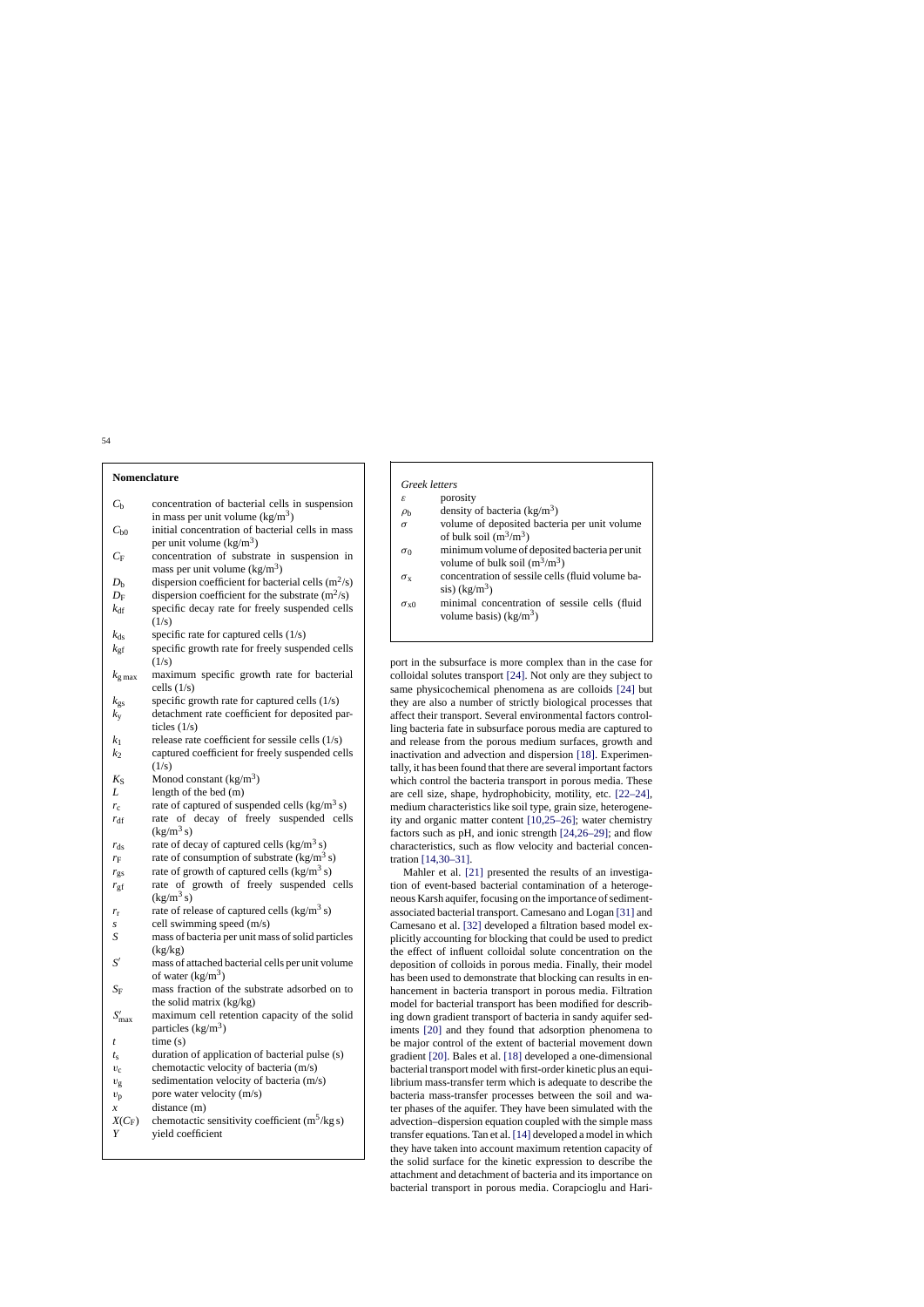<span id="page-2-0"></span>das [\[8\]](#page-8-0) developed a model for both virus and bacteria considering the environmental factors which affect the transport of both bacteria and virus in soils. They found that the important factors such as bacterial type, rainfall, soil moisture, temperature, soil composition, pH, presence of oxygen, nutrients and availability of organic matter affect the bacterial transport.

Most bacterial transport models incorporate a variety of physical processes such as advection, dispersion, straining and physical filtration. Until recently, approaches to modeling bacterial transport in subsurface environments have drawn heavily on analogies to solute transport that regard the bacteria as nonmotile colloids. Most bioremediation technique depends on the advective–dispersive transport of species to modify metabolism and on the transport of the microbial cells themselves. Cell transport occurs both by convection of aqueous phase organism and by generation of new aqueous phase of microbes through growth. The important processes which can limit the effectiveness of such schemes include cell prediction, cell decay and cell attachment to solid surface. The biological processes affecting bacterial transport should be expressed through growth or decay processes and should include active adhesion or detachment, survival and chemo taxis. The biological nature of these processes presents a challenge for bacterial transport modeling. Microorganism which have the capability to move in the absence of a chemical gradient is known as "Chemotaxis" and those who have capability to move in response to chemical gradient is known as "Chemo tactic". Both random mobility and chemotaxis have cited as potential means of transport of subsurface bacteria [\[33\]. M](#page-9-0)otile bacteria can respond by moving to a more desirable environment. They move toward increasing concentration of beneficial substances, such as nutrients and away from increasing concentrations of detrimental substances, such as toxins.

In this work, a comprehensive mathematical model for bacterial transport and fate coupling with both physicochemical and biological phenomena such as bacterial growth and decay as well as incorporation of chemotaxis/chemotactic in porous media has been presented which is unique in our developed model. This model is more realistic than the existing models as it describe complete coupling of physicochemical-biological phenomena. This model is based on coupling of microbial and substrate conservation equations, transient conditions, convective transport, etc. Model simulations shows that with the increase of flow velocity, inlet cell concentration, substrate concentration, enhancement of bacterial breakthrough takes place and it is also found that chemotactic played a significant role in bacterial transport, especially under considerable substrate gradient and low pore water velocity. The importance of threshold concentration of captured cells ( $\sigma_0$ ) on bacterial transport has also been identified which is also a new aspect in our model. Moreover, model sensitivity on release and capture coefficients of adsorbed cells on breakthrough plots have also been highlighted.

#### **2. Model development**

The model has been formulated to study the transport of bacteria through a column packed with a porous medium (sand, soil, etc.) and it is on the similar framework of bacterial transport model developed by Corapcioglu and Haridas [\[8\].](#page-8-0) A set of unsteady state mass balance equations are derived based on the following assumptions:

- The bacterial cells are partitioning among the two phases, namely solid matrix and aqueous phase.
- The cells are uniformly suspended in the medium.
- The variation in concentration is significant only in axial direction with water flow.
- The porosity of the bed is constant.

An unsteady state mass balance on plank-tonic cells (cells freely suspended) may be written as:

$$
\varepsilon \frac{\partial}{\partial t}(C_{\rm b}) = D_{\rm b}\varepsilon \frac{\partial^2 C_{\rm b}}{\partial x^2} - (v_{\rm p} + v_{\rm g} + v_{\rm c})\varepsilon \frac{\partial C_{\rm b}}{\partial x} + (r_{\rm r} - r_{\rm c}) + (r_{\rm gf} - r_{\rm df})
$$
(1)

where  $C_b$  is the concentration of cells in aqueous phase in mass per unit volume of water (kg/m<sup>3</sup>),  $\varepsilon$  is the porosity of the medium,  $v_c$  is the chemotactic velocity of bacteria (m/s),  $v_{\rm g}$  is the sedimentation velocity of bacteria (m/s),  $v_{\rm p}$  is the pore water velocity  $(m/s)$ ,  $D_b$  is the dispersion coefficient for bacterial cells  $(m^2/s)$ ,  $r_r$  is the rate of release of sessile cells (cells adsorbed onto the solid matrix) (kg/m<sup>3</sup> s),  $r_c$  is the rate of capture of planktonic cells (kg/m<sup>3</sup> s),  $r_{\text{gf}}$  is the rate of growth of plank-tonic cells (kg/m<sup>3</sup> s), and  $r_{df}$  is the rate of decay of planktonic cells  $\frac{\text{kg}}{m^3}$  s).

The simplest form of bacterial chemotaxis is the linear dependence of chemotactic velocity,  $v_c$  (m/s) on the substrate concentration gradient [\[34\]:](#page-9-0)

$$
v_{\rm c} = X(C_{\rm F}) \frac{\partial C_{\rm F}}{\partial x} \tag{2}
$$

where  $X(C_F)$  is the chemotactic sensitivity coefficient and is given by:

$$
X(C_{\rm F}) = v s^2 R_{\rm t} \frac{K_{\rm d}}{(C_{\rm F} + K_{\rm d})^2} \tag{3}
$$

where *s* (m/s) is the one-dimentional cell swimming speed, which typically range between 20 and 60  $\mu$ m/s [\[35\],](#page-9-0)  $R_t$  is the number of receptors on the bacterial cell surface,  $K_d$  is the dissociation constant for the receptor–attractant complex, and  $v$  is the differential tumbling frequency which represents the fractional change in cell run time per unit temporal change in receptor occupancy.

Considering sedimentation of bacteria negligible due to proximity of density of bacteria to that of water, Eq. (1) becomes

$$
\varepsilon \frac{\partial}{\partial t}(C_{\rm b}) = D_{\rm b}\varepsilon \frac{\partial^2 C_{\rm b}}{\partial x^2} - (v_{\rm p} + v_{\rm c})\varepsilon \frac{\partial C_{\rm b}}{\partial x} + (r_{\rm r} - r_{\rm c}) + (r_{\rm gf} - r_{\rm df})
$$
\n(4)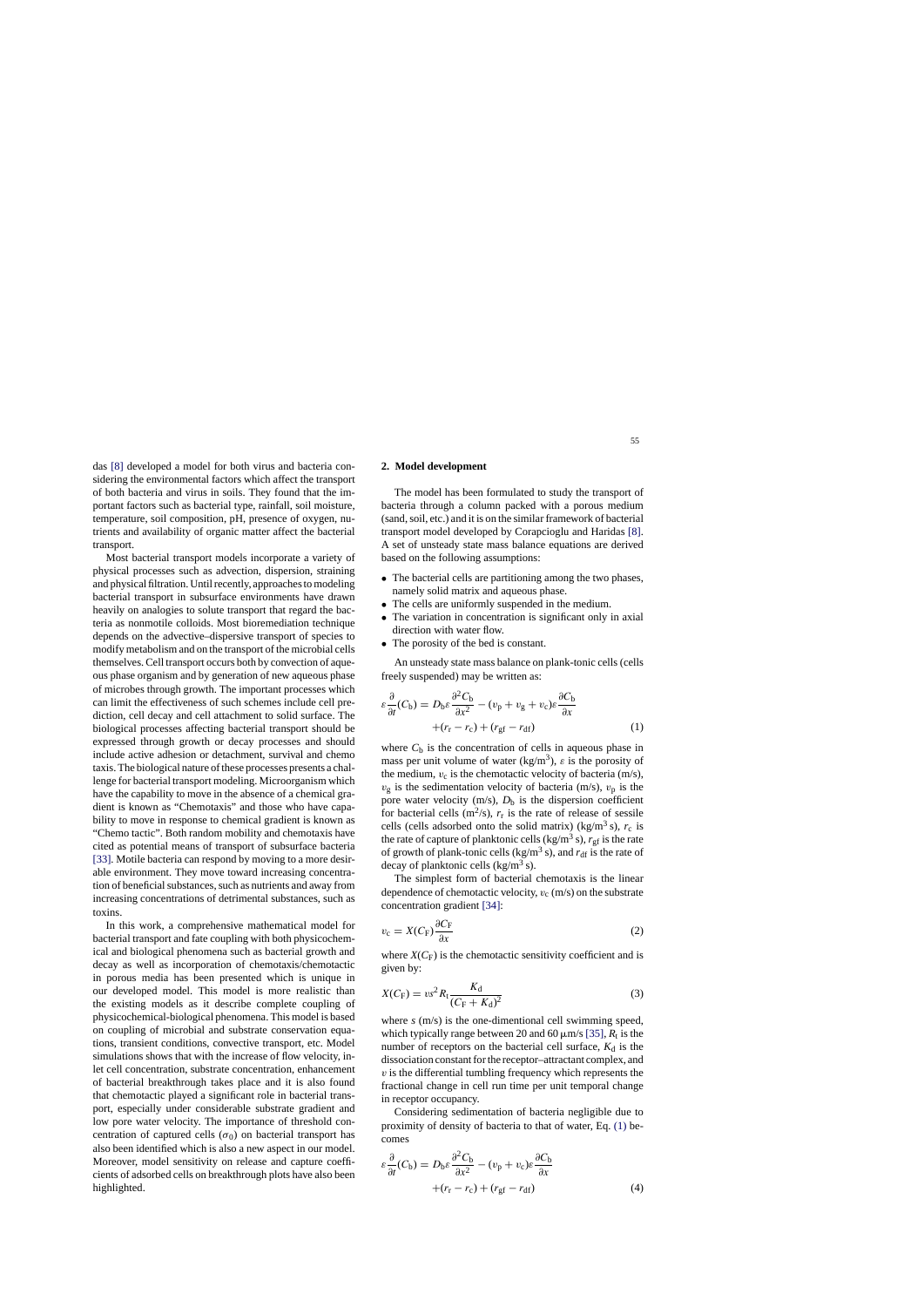<span id="page-3-0"></span>
$$
\frac{\partial}{\partial t}(\rho_b \sigma) = (r_c - r_r) + (r_{gs} - r_{ds})
$$
\n(5)

where  $\sigma$  (m<sup>3</sup>/m<sup>3</sup>) is volume of captured bacteria in unit volume of bulk soil,  $r_{\rm gs}$  (kg/m<sup>3</sup> s) is the rate of growth of sessile cells,  $r_{ds}$  (kg/m<sup>3</sup> s) is the rate of decay of sessile cells and  $\rho_b$  $(kg/m<sup>3</sup>)$  density of bacteria, respectively.

The following relations are used for release and capture of bacterial cells [\[36\]:](#page-9-0)

$$
r_{\rm r} = k_1 \rho_{\rm b} (\sigma - \sigma_0) \quad \text{for } \sigma > \sigma_0 \tag{6}
$$

$$
r_{\rm r} = 0 \quad \text{for } \sigma < \sigma_0 \tag{7}
$$

and

$$
r_{\rm c} = k_2 \varepsilon C_{\rm b} \tag{8}
$$

where  $k_1$  (s<sup>-1</sup>) is the release rate coefficient for sessile cells,  $k_2$  (s<sup>-1</sup>) is the capture coefficient for planktonic cells and  $\sigma_0$  (m<sup>3</sup>/m<sup>3</sup>) is minimum sessile cell concentration which accounts for cells that are irreversibly captured within the porous medium.

As bacterial growth in a subsurface environment is slow, the Monod equation are used for bacterial growth which is as follows

$$
r_{\rm gf} = k_{\rm gf} \varepsilon C_{\rm b} \tag{9}
$$

$$
r_{\rm gs} = k_{\rm gs} \rho_{\rm b} \sigma \tag{10}
$$

where  $k_{\text{gf}}$  (s<sup>-1</sup>) and  $k_{\text{gs}}$  (s<sup>-1</sup>) are specific growth rates for free and captured cells, respectively. We assume that both the specific growth rates are same. Monod equation for the functional relationship between  $k<sub>g</sub>$  and an essential nutrient concentration  $C_F$  can be written

$$
k_{\rm g} = \frac{k_{\rm g \, max} C_{\rm F}}{K_{\rm S} + C_{\rm F}}\tag{11}
$$

where  $k_{\text{g max}}$  (s<sup>-1</sup>) is the maximum specific growth rate and  $K<sub>S</sub>$  (kg/m<sup>3</sup>) is Monod constant for the essential nutrient.

Corapcioglu and Haridas [\[8\]](#page-8-0) proposed an irreversible first order reaction for death of bacterial cells as:

$$
r_{\rm df} = -k_{\rm df} \varepsilon C_{\rm b} \tag{12}
$$

$$
r_{\rm ds} = -k_{\rm ds} \rho_{\rm b} \sigma \tag{13}
$$

where  $k_{df}$  (s<sup>-1</sup>) and  $k_{ds}$  (s<sup>-1</sup>) are the specific decay rates for free and captured cells, respectively, and we assume that both rate constants are same.

The substrate,  $C_F$  (kg/m<sup>3</sup>) that is consumed by the cells at a rate  $r_F$  is assumed to be transported by convective dispersion. Thus, the mass conservation equation for  $C_F$  in equilibrium with its adsorbed species  $S_F$  is written as per Corapcioglu and Haridas [\[8\]](#page-8-0)

$$
\varepsilon \frac{\partial}{\partial t}(C_{\rm F}) + \frac{\partial}{\partial t}(\rho_{\rm s}S_{\rm F}) = D_{\rm F}\varepsilon \frac{\partial^2 C_{\rm F}}{\partial x^2} - v_{\rm p}\varepsilon \frac{\partial C_{\rm F}}{\partial x} - r_{\rm F} \tag{14}
$$

where  $C_F$  (kg/m<sup>3</sup>) is the substrate concentration in aqueous phase,  $S_F$  (kg/kg) is mass of adsorbed substrate per unit mass of solid matrix;  $D_F$  (m<sup>2</sup>/s) is the dispersion coefficient for the substrate and  $\rho_s$  (kg/m<sup>3</sup>) is the bulk density of dry solid matrix.

Considering the presence of a stoichometric ratio, *Y*, between mass of substrate utilized and cells formed, the net rate of consumption of substrate becomes:

$$
r_{\rm F} = \frac{k_{\rm g}}{Y} (\varepsilon C_{\rm b} + \rho_{\rm b} \sigma) \tag{15}
$$

where *Y* is the Yield coefficient.

Considering linear equilibrium relationship between  $C_F$ and *S*F, we can write

$$
S_{\rm F} = k_{\rm F} C_{\rm F} \tag{16}
$$

where  $k_F$  (m<sup>3</sup>/kg) is the partition coefficient.

The initial and boundary conditions can be written for a packed column of length *L* as:

$$
C_{\rm b} = 0 \quad x > 0, \ \ t = 0 \tag{17}
$$

$$
\sigma = 0 \quad x > 0, \quad t = 0 \tag{18}
$$

$$
C_{\rm F} = 0 \quad x > 0, \ \ t = 0 \tag{19}
$$

$$
C_{\rm b} = C_{\rm b0} \quad x = 0, \ t > 0 \tag{20}
$$

$$
\frac{\partial C_{\mathbf{b}}}{\partial x} = 0 \quad x = L, \ t > 0 \tag{21}
$$

$$
C_{\rm F} = C_{\rm F0} \quad x = 0, \ t > 0 \tag{22}
$$

$$
\frac{\partial C_{\rm F}}{\partial x} = 0 \quad x = L, \ t > 0 \tag{23}
$$

Eqs. [\(1\)–\(23\)](#page-2-0) provide a mathematical framework to determine various relevant quantities.

#### **3. Results and discussions**

The proposed model for bacterial transport has been applied to simulate the migration of bacterial cells along a finite column. Influent solutions of bacterial cells and nutrient continuously fed through the column. Numerical solution to the set of partial differential equations has been obtained using a fully implicit finite difference scheme. In this method, the entire region of interest is divided into a grid of uniform resolution of the dimensions. The implicit formulations of partial differential equations along with boundary conditions led into sets of ordinary differential equation. The resulting sets of ODEs are solved simultaneously at each time step by using Crank-Nicolson finite difference scheme, which reduced each set of ODEs into sets of algebraic equations with a tridiagonal coefficient matrix which is solved by Gauss elimination technique. Breakthrough curves are presented as percentages of aqueous phase concentration  $C_b/C_{b0}$  against pore volume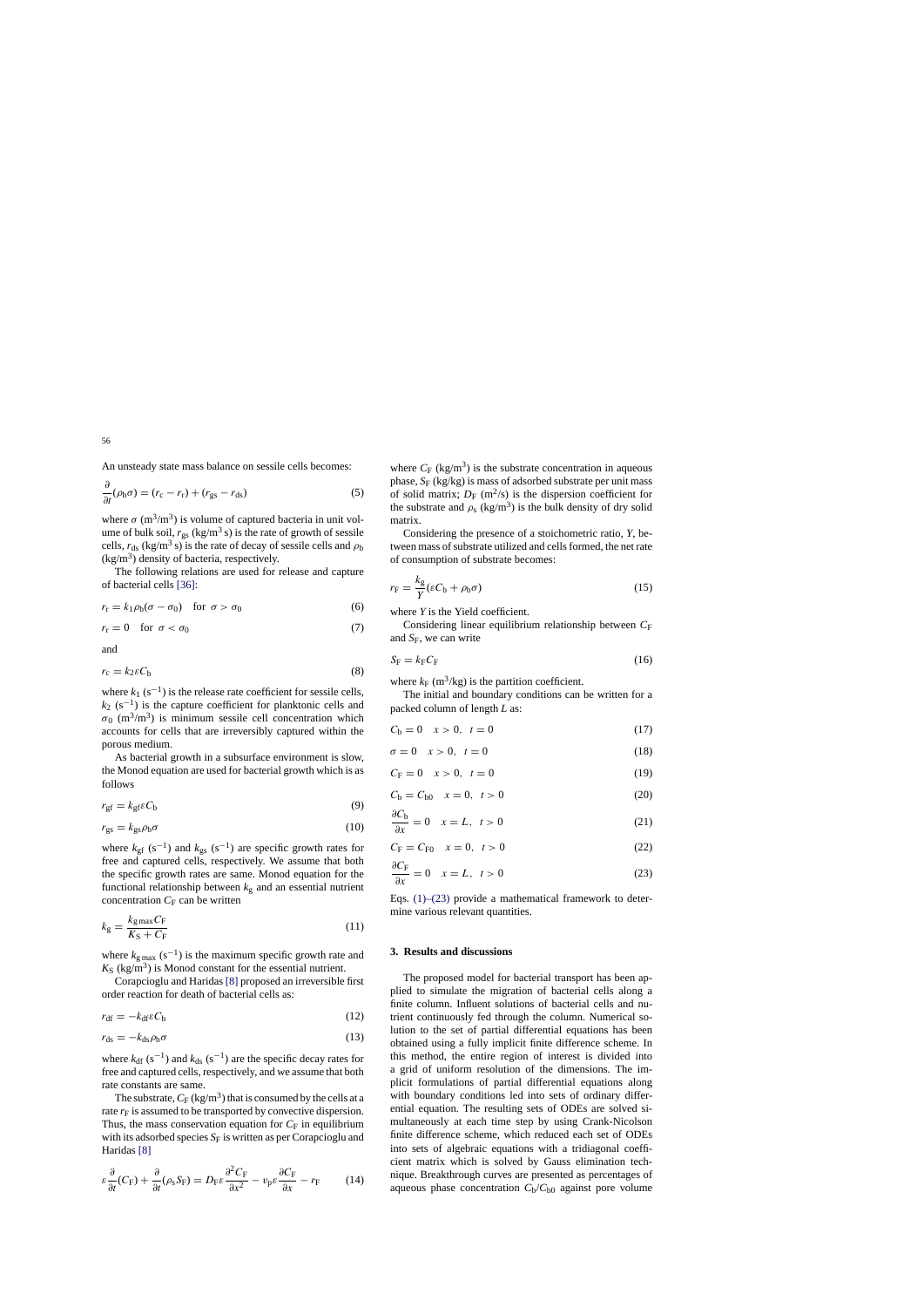Table 1 Base values for the model parameters used in simulation [\[14,35\]](#page-8-0)

| Parameter                                    | Value                |
|----------------------------------------------|----------------------|
| $D_{\rm b}$ (m <sup>2</sup> /s)              | $4.0 \times 10^{-6}$ |
| $D_F$ (m <sup>2</sup> /s)                    | $4.0 \times 10^{-6}$ |
| $k_d$ (m <sup>2</sup> /s)                    | $1.0 \times 10^{-6}$ |
| $k_F$ (m <sup>3</sup> /kg)                   | $2.0 \times 10^{-3}$ |
| $k_{\rm g \, max}$ (s <sup>-1</sup> )        | $4.0 \times 10^{-5}$ |
| $K_{\rm S}$ (kg/m <sup>3</sup> )             | 0.2                  |
|                                              | 0.04                 |
| $\rho_{\rm b}$ (kg/m <sup>3</sup> )          | 1000                 |
| $\rho_S$ (kg/m <sup>3</sup> )                | 1740                 |
| $\sigma_0$ (m <sup>3</sup> /m <sup>3</sup> ) | 0.02                 |

 $(tv/L\varepsilon)$ , where  $C_{b0}$  is the influent cell concentration at  $x=0$ . The model parameters used in the simulations have been obtained from the published works and are summarized in Table 1.

#### *3.1. Model validation*

Fig. 1 shows the comparism between our model predations and experimental data obtained from laboratory column studies performed by Tan et al. [\[14\].](#page-8-0) The experiment was carried out by applying bacterial pulse  $(10^8)$ cells/ml) at a velocity of 0.2 mm/s at the inlet of a 30 cm column for 1 h, followed by passing deionized water. The bed porosity was 0.38. The values of  $k_1$  and  $k_2$ are taken from the estimation carried out by Tan et al. [\[14\]](#page-8-0) and all other parameters are taken from Table 1 for our simulation. It is seen that there is reasonable agreement between the experimental data and our model prediction.



Fig. 1. Comparison between model prediction and experimental data for bacterial breakthrough by Tan et al. [\[14\].](#page-8-0)

### **4. Model predictions and discussion**

In this section first model simulation results are presented without considering chemotaxis phenomena by varying different parameters such as flow velocity, inlet cell concentration, substrate concentration, etc. so as to investigate the effects of these parameters on bacterial transport and finally effect of chemotaxis on bacterial transport is also highlighted in latter section.

## *4.1. Effect of velocity on bacterial transport*

Fig. 2 represents the effect of flow velocity on aqueous phase bacterial cell concentration. It is clear that with increase in velocity, the breakthrough occurs earlier. This is because at higher velocity, more number of cells are introduced within the same time and saturation of retention capacity occurs much earlier or we can say the threshold adsorption capacity of the captured cells ( $\sigma_0$ ) attains much earlier. It may also due to enhancement in the rate of external mass transfer and therefore breakthrough occurs at a much earlier time. Moreover, there is probability in enhancement in the penetration of the cells through the porous medium thereby leading to earlier breakthrough. The enhancement of bacterial transport at higher water flow velocity is also reported experimentally by several other investigators [\[7,14\].](#page-8-0)

# *4.2. Effect of inlet cell concentration on bacterial breakthrough*

It is presented in [Fig. 3](#page-5-0) at different inlet cell concentrations  $(C_{b0})$ . It shows that bacterial transport is enhanced at higher cell concentration which is also found experimentally by Tan et al. [\[14\]](#page-8-0) and Lindqvist et al. [\[37\],](#page-9-0) respectively. This is because of shortage of time in saturation of finite retention sites, i.e. attainment of the threshold concentration of cap-



Fig. 2. Effect of flow velocity on bacterial transport.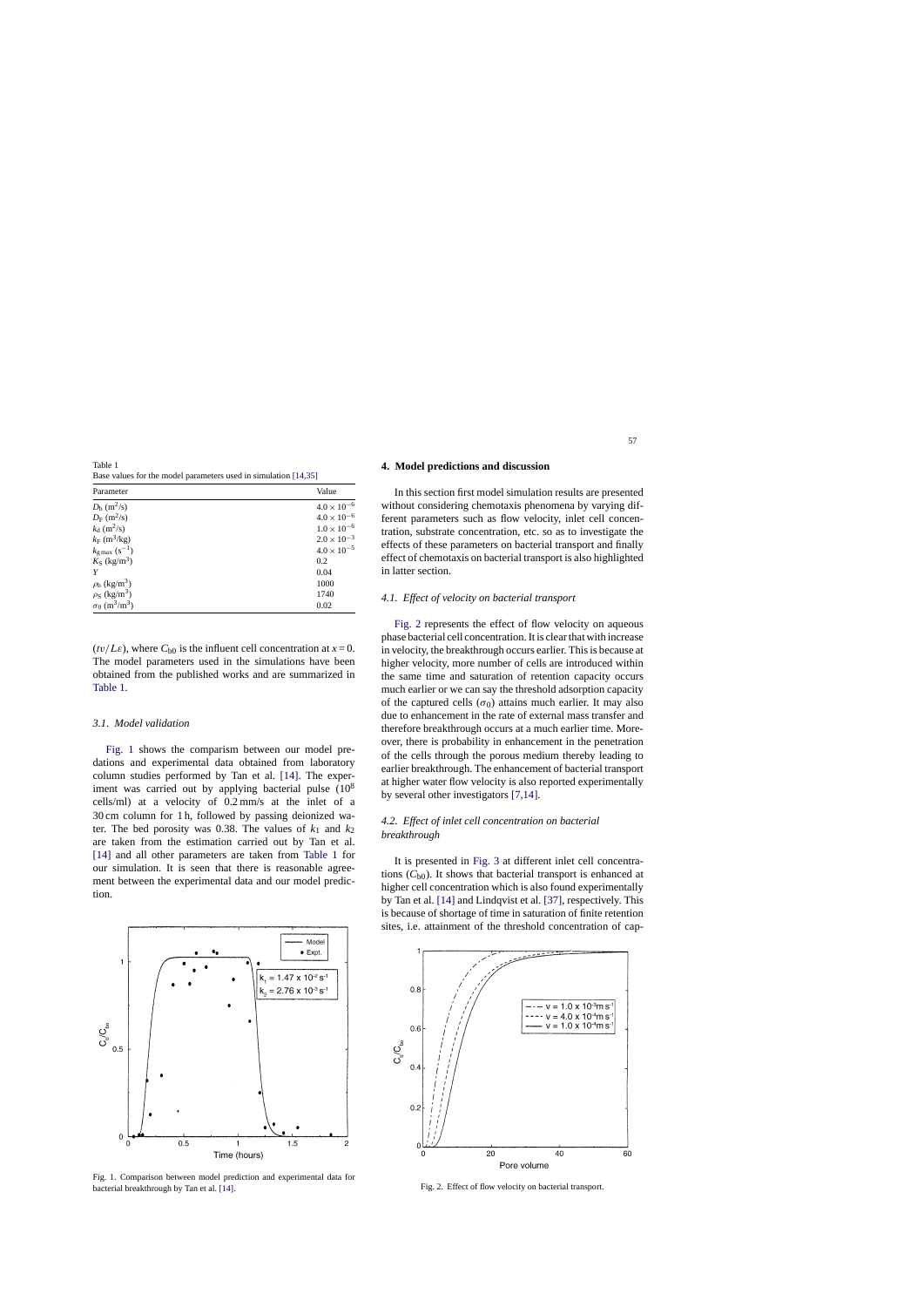<span id="page-5-0"></span>

Fig. 3. Effect of inlet cell concentration on bacterial breakthrough.

tured cells ( $\sigma_0$ ) or newly introduced cells can either move freely or replace already attached cells and hence enhancing the breakthrough.

It is observed from Fig. 3 that at very low values of  $C_{b0}$  the breakthrough curves flatten up and remain constant at a value of about 0.9 for quite a long time and then again rises, leading to 1.0 at sufficiently high pore volume. The reason for such behavior might be that for low cell concentrations, once the breakthrough attains a value of 0.9, the concentration of the adsorbed cells become less than the threshold concentration  $(\sigma_0)$ , and hence, the desorption of captured cells stops at this point of time. Also during this period, the combined effect of the rates of input and growth of the cells is balanced by the combined effect of the rates of decay of the cells and their adsorption. As a result of these competitive effects, the cell concentration in the suspension remains constant for some time. After that, the concentration of the adsorbed cells goes beyond  $\sigma_0$  and desorption of the captured cells comes into action once again. Therefore, the combined effect of input, growth and desorption overcomes the net effect of decay and adsorption and the cell concentration in the suspension starts to increase and finally the breakthrough reaches at 1.0. This explanation is further strengthen by the fact that for a constant inlet cell concentration, increase in  $\sigma_0$ , increases the time period over which the breakthrough remains constant as shown in Fig. 4. This is quite obvious that with increase in  $\sigma_0$ , the time for the captured cell concentration to reach  $\sigma_0$  increases and thereby delaying the commencement of the desorption process. Fig. 4 also shows that when  $\sigma_0$  is decreased to a very low value (for a given inlet cell concentration), the constancy in breakthrough is not observed which suggests that the captured cell concentration never goes below  $\sigma_0$  such that the net effect of input, growth and desorption is always greater than the combined effect of decay and adsorption of the cells.

Fig. 5 represents the temporal variation of substrate concentration for different values of *C*b0. An interesting feature



Fig. 4. Effect of threshold captured cell concentration ( $\sigma_0$ ) on bacterial breakthrough for an inlet cell concentration  $(C_{b0})$  of 0.1 kg/m<sup>3</sup>.

of the substrate concentration plot is that the maximum is attained at an early time and then a gradual decrease to steady state, because of consumption of the substrate by the bacterial cells. Also, the maximum substrates concentration and the steady value increase with decrease in inlet cell concentration because of lesser consumption of the substrate at low cell concentrations.

# *4.3. Effect of substrate concentration on bacterial breakthrough*

[Fig. 6](#page-6-0) shows that for pore volume as low as 10, the substrate concentration does not have significant effect on bacterial transport. However, at higher pore volume, increased



Fig. 5. Temporal variation of substrate concentration for different inlet cell concentrations.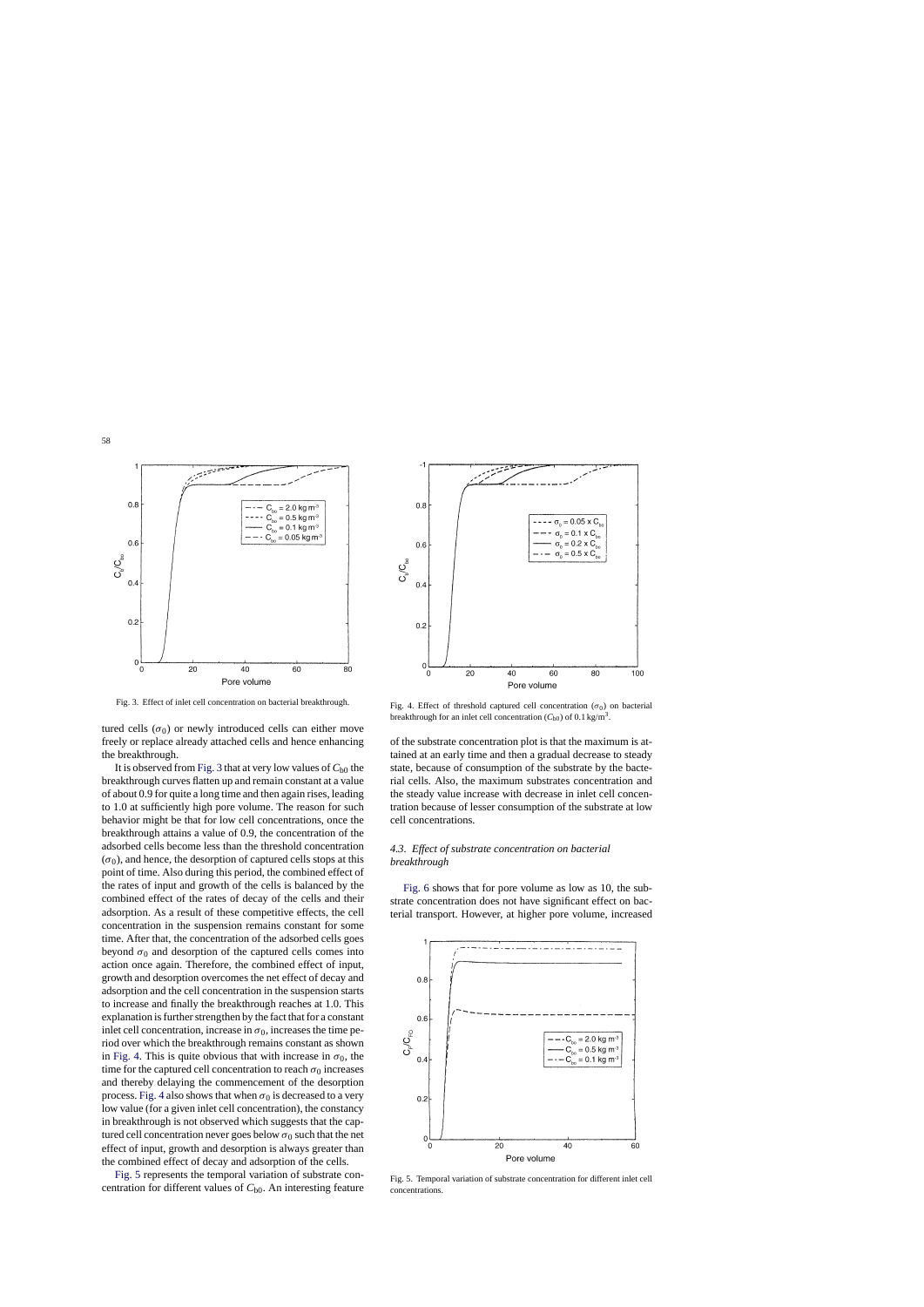<span id="page-6-0"></span>

Fig. 6. Effect of substrate concentration on bacterial breakthrough.

substrate concentration weakly enhance bacterial breakthrough. The reason might be that with increase in substrate concentration, the growth of cells increases, which results in increased number of cells being transported down-gradient. At low pore volume, the growth of cells is very low and hence the variation of substrate concentration does not show any significant change in cell transport at pore volume less than 10.

# *4.4. Effect of release coefficient of captured cells on bacterial breakthrough*

This is shown in Fig. 7 for different values of release rate coefficient  $k_1$ . It is seen that at low pore volume (less than 15), variation in  $k_1$  does not show any significant changes in cell concentration. However, at pore volume greater than 15, increase in  $k_1$  leads to enhanced breakthrough. This is



Fig. 7. Sensitivity of the model to release coefficient  $(k_1)$  of captured cells.



Fig. 8. Sensitivity of the model to capture coefficient  $(k_2)$  of adsorbed cells.

because at a low pore volume, where the concentration of captured cells is less than the threshold retention capacity  $(\sigma_0)$ , there is no release of captured cells from the solid matrix (Eq.[\(7\)\).](#page-3-0) Once the concentration of captured cells goes above  $\sigma_0$ , release of the captured cells from the solid matrix starts and increased  $k_1$  causes faster release of the attached cells, thereby leading to enhanced breakthrough.

## *4.5. Effect of capture coefficient k2*

Fig. 8 presents the sensitivity of the model to capture coefficient  $(k_2)$  of the suspended cells. As seen from Fig. 8,  $C<sub>b</sub>$ variation is quite sensitive to changes in  $k_2$ . Initially, changes in  $k_2$  produce insignificant changes in  $C_b$ , since, for low values of *C*<sup>b</sup> the rate of capture of the suspended cells onto the solid matrix is very low and changes in  $k_2$  does not show any appreciable change in breakthrough. But once  $C<sub>b</sub>$  becomes appreciable, the rate of capture is significant and the breakthrough becomes more sensitive to changes in  $k_2$ . Also as *C*<sup>b</sup> increases, *k*<sup>2</sup> shows a more pronounced effect on breakthrough. This is because, as  $C<sub>b</sub>$  becomes higher the rate of capture of the freely suspended cells also becomes higher and therefore the breakthrough becomes more sensitive to changes in  $k_2$ .

# **5. Model simulation on importance of chemotaxis on bacterial transport**

Chemotaxis, infact, can play a significant role on bacterial transport behavior under the conditions of macroscopic substrate gradient. A detailed literature survey revealed that values of  $vR_t$  typically range between 50 and 100 s [\[33–34\].](#page-9-0) For our model,  $vR_t$  is taken as 75 s and cell swimming speed taken as  $40 \text{ }\mu\text{m/s}$ .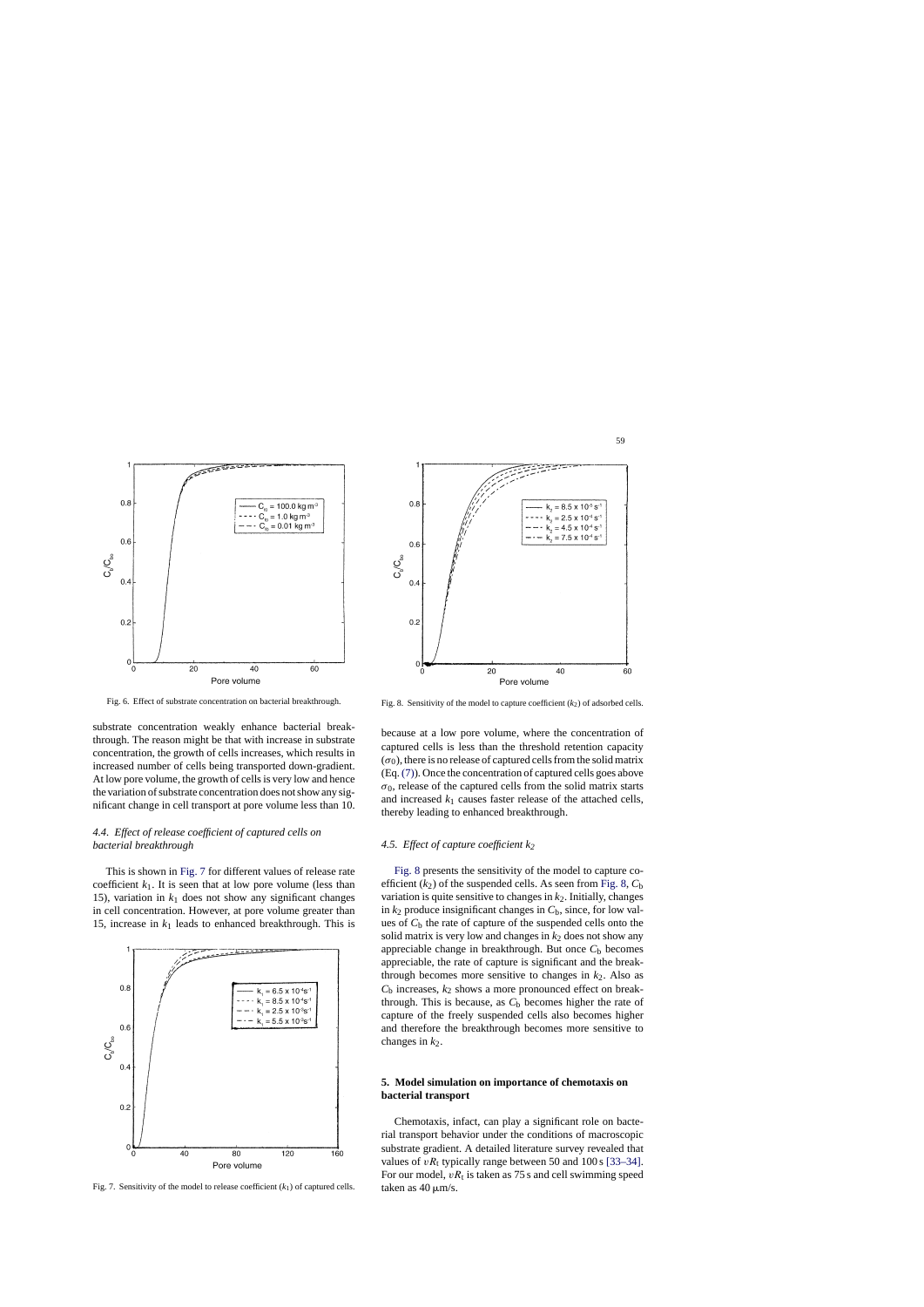

Fig. 9. Comparison between bacterial breakthrough with and without chemotaxis with an inlet cell concentration of  $2.0 \text{ kg/m}^3$ .

Figs. 9 and 10 shows the comparism between bacterial breakthrough without chemotaxis and the linear model for chemotaxis for two different inlet cell concentrations. It is observed that in presence of chemotaxis, initial breakthrough is retarded. However, at higher pore volume, the two curves merge together, i.e. chemotaxis does not show any change in cell transport. The reason for such behavior might be that at low pore volume, the substrate gradient across the column is very high and bacterial cells tend to bias their movement towards higher substrate concentration because of chemotactic effect. This results in retardation in initial breakthrough. However, since substrate is also transported across the column, at higher pore volume the substrate gradient across the column decreases to a very low value as shown in Fig. 11 such that effect of bacterial chemotaxis on cell movement be-



Fig. 10. Comparison between bacterial breakthrough with and without chemotaxis with an inlet cell concentration of  $0.1 \text{ kg/m}^3$ .



Fig. 11. Temporal variation of dimensionless substrate concentration gradient across the column with and without chemotaxis.

comes insignificant and hence, the breakthrough plot shows no variation from that without chemotaxis.

Fig. 12 presents the breakthrough curves without chemotaxis and linear model for chemotaxis for different velocities. It is seen that, at all velocities, chemotaxis retards the initial breakthrough. At higher pore volume however, bacterial chemotaxis seems to have no effect on cell transport. [Fig. 13](#page-8-0) shows the effect of cell swimming speed on the chemotactic response of bacteria. It is seen that increasing cell swimming speed results in increase in the chemotactic sensitivity coefficient (Eq.[\(3\)\) w](#page-2-0)hich in turn, results in more biased movement of the cells towards higher substrate concentration, thereby, leading to retardation in the breakthrough.



Fig. 12. Comparism between bacterial breakthrough with and without chemo tactic at different velocities (solid line: without chemo tactic, dotted line: with chemo tactic).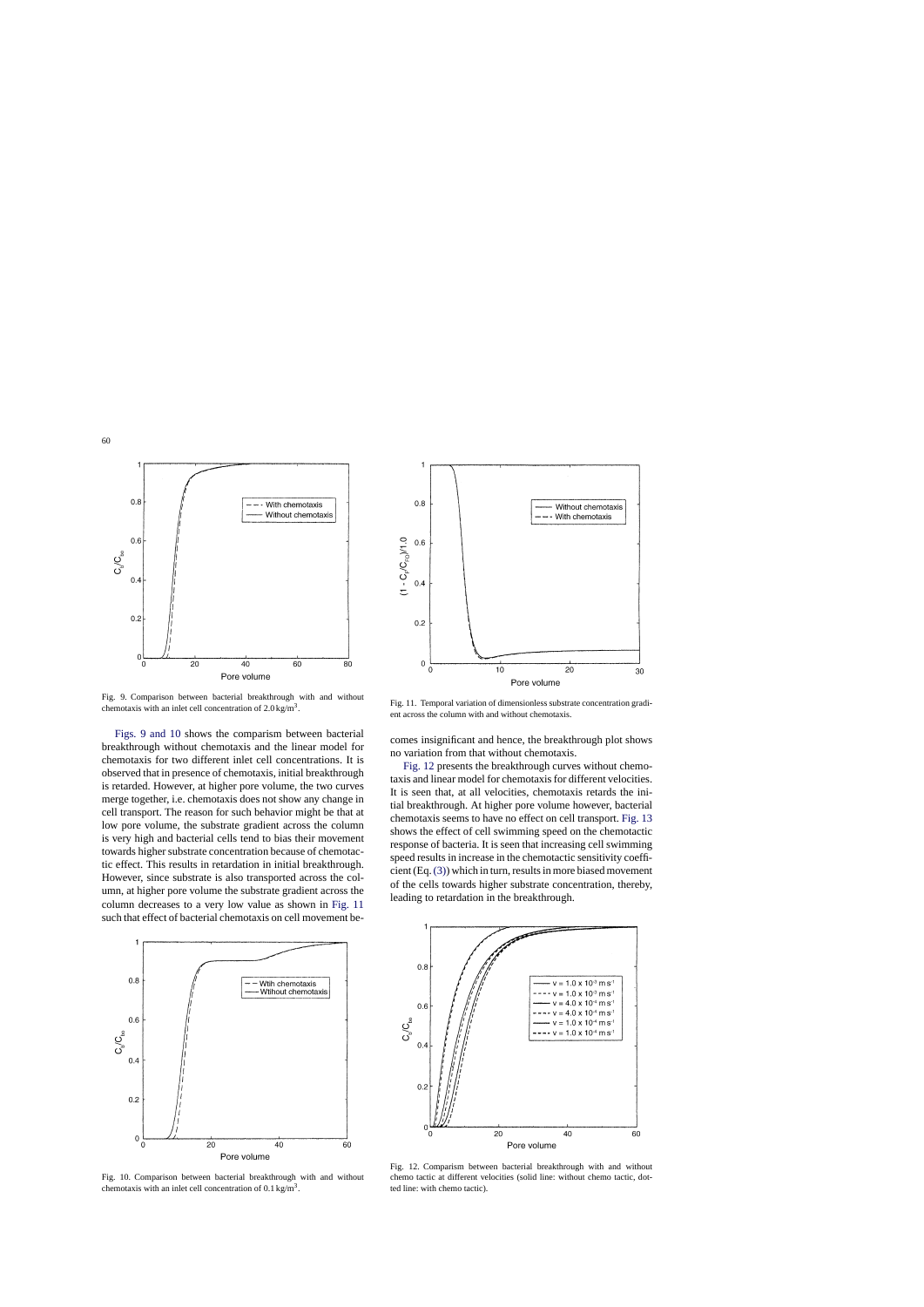<span id="page-8-0"></span>

Fig. 13. Effect of cell swimming speed on chemo tactic response of bacteria.

It can be noted from Eq. [\(1\)](#page-2-0) that the effect of chemotaxis is similar to that of pore velocity. The chemotactic velocity,  $v_c$ , is in the direction of increasing concentration of substrate which is opposite to the direction of flow. Hence,  $v_c$  is always negative and reduces the net pore velocity. With chemotaxis  $(v_p + v_c)$  is always less than  $v_p$  and the lowering of pore velocity results in the delayed breakthrough. At low values of  $v_p$ , the effect of  $v_c$  (chemotaxis) is more significant which in fact is quite agreeing.

It is clear from all these results that chemotaxis does play a significant role in the transport of bacterial cells through porous media, especially under the conditions of higher substrate concentration gradient and low pore velocity. Hence, it is pretty much necessary to consider the effect of chemotaxis on the migration of bacterial cells so as to develop effective strategies for bioremediation of contaminated soils and aquifers using introduced bacterial strains, as well as safe disposal of wastewater.

## **6. Conclusions**

- A one-dimentional bacteria transport model based on linear equilibrium adsorption of bacterial cells, growth and decay of bacteria and chemotaxis/chemotactic of bacteria is developed. Therefore, this model offers a better description of the physics of bacterial transport and fate in subsurface flow.
- Increase in flow velocity led to enhancement of transport breakthrough.
- Increased inlet cell concentration led to faster breakthrough. The threshold concentration of captured cells ( $\sigma_0$ ) having a significant effect on bacterial transport. For a given inlet cell concentration, there is a threshold value of  $\sigma_0$ , above which there is retardation in bacterial transport.
- The model is very much sensitive to the rate coefficient for capture and release of bacterial cells.
- Chemotaxis played a significant role in bacterial transport, especially under considerable substrate gradient and at low pore velocity.
- This model can be useful in developing effective bioremediation technique as well as to serve as a tool in the long term evaluation of the risk of accumulation of bacteria entering soil and groundwater.

## **References**

- [1] H.B. Keswick, S.D. Wang, C.P. Berga, Groundwater 20 (1982) 142.
- [2] M.H. Kramer, B.L. Herwaldt, G.F. Craun, R.L. Calderon, D.D. Juranek, AWWA 88 (1996) 66.
- [3] S. Bhattacharjee, J.N. Ryan, M. Elimelech, J. Contam. Hydrol. (2002) 1169.
- [4] B. Rogers, B.E. Logan, J. Environ. Eng. 126 (2000) 657.
- [5] R. Kretzschmar, M. Borkovec, D. Grolimund, M. Elimelech, Adv. Agron. 66 (1999) 121.
- [6] M.H.H. Rijnaarts, W. Norde, E.J. Bouwer, J. Lyklema, B.J.A. Zelinder, Environ. Sci. Technol. 30 (10) (1996) 2869.
- [7] M.S. Smith, G.W. Thomas, R.E. White, D. Ritonga, J. Environ. Qual. 14 (1985) 87.
- [8] M.Y. Corapcioglu, A. Haridas, Adv. Water Resour. 8 (1985) 188.
- [9] R.W. Harvey, S.P. Garabedian, Environ. Sci. Technol. 25 (1) (1991) 178.
- [10] D.K. Powelson, C.P. Gerba, M.T. Yahya, Appl. Environ. Microbiol. 57 (1991) 2792.
- [11] G.M. Hornberger, L.A. Mills, S.J. Herman, Water Resour. Res. 28 (1992) 915.
- [12] D.K. Powelson, R.J. Simpson, C.P. Gerba, J. Environ. Qual. 19 (1990) 396.
- [13] D.R. McCaulou, R.C. Balles, J.F. McCarthy, J. Contam. Hydrol. 15 (1994) 1.
- [14] Y. Tan, T.J. Gannon, P. Baveye, M. Alexander, Water Resour. Res. 30 (1994) 3243.
- [15] G. Bengtsson, R. Lindqvist, Water Resour. Res. 31 (1995) 1247.
- [16] S. Kim, Y.M. Corapcioglu, Water Resour. Res. 32 (1996) 321.
- [17] Y. Jin, M.V. Yates, S.S. Thomson, W.A. Juny, Environ. Sci. Technol. 31 (2) (1997) 548.
- [18] R.C. Bales, S. Li, T.C. Jim Yeh, M.E. Lenczewski, C.P. Gerba, Water Resour. Res. 33 (4) (1997) 639.
- [19] B. Rogers, B.E. Logan, J. Environ. Eng. 126 (2000) 657.
- [20] R.W. Harvey, S.P. Garabedlan, Environ. Sci. Technol. 25 (1991) 178.
- [21] B.J. Mahler, J.C. Personne, G.F. Lods, C. Drogue, J. Hydrol. 238 (2001) 179.
- [22] D.E. Fontes, L.A. Mills, M.G. Hornberger, S.J. Herman, Appl. Environ. Microbiol. 57 (9) (1991) 2473.
- [23] T.H. Weiss, L.A.M.G. Hornberger, S.J. Herman, Environ. Sci. Technol. 29 (7) (1995) 1737.
- [24] T.K. Sen, S. Shanbagh, K.C. Khilar, Colloids Surf. A 232 (2004) 29.
- [25] Q. Li, E.B. Logan, Water Res. 33 (4) (1999) 1090.
- [26] K. Beven, P. Germann, Water Resour. Res. 18 (1982) 1311.
- [27] R.C. Bales, R.S. Hinkle, W.T. Kroeger, K. Stocking, P.C. Gerba, Environ. Sci. Technol. 25 (12) (1991) 2088.
- [28] E.R. Martin, J.E. Bouwer, M.L. Hanna, Environ. Sci. Technol. 26 (5) (1992) 1053.
- [29] G.D. Jewett, A.T. Hilber, E.B. Logan, G.R. Arnold, C.R. Bales, Water Res. 29 (97) (1995) 1673.